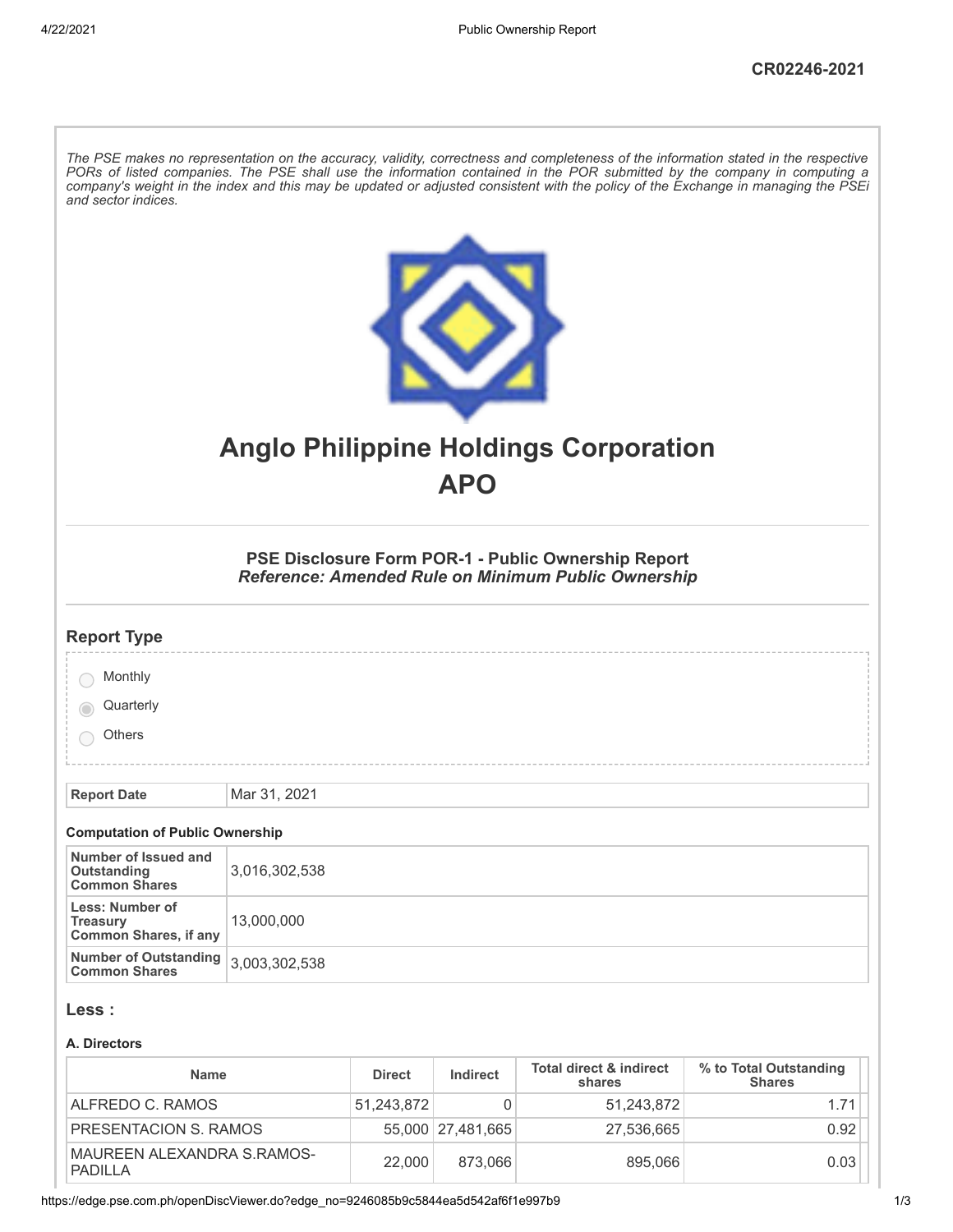## 4/22/2021 Public Ownership Report

| <b>GERARD ANTON S. RAMOS</b> | 1,000      |            | 1,000      |      |
|------------------------------|------------|------------|------------|------|
| ADRIAN PAULINO S. RAMOS      | 18,000     | 32,999     | 50,999     |      |
| CHRISTOPHER M. GOTANCO       | 110        | 17,830,540 | 17,830,650 | 0.59 |
| REYNALDO NAZAREA             | 10,000     | 10,000     | 20,000     |      |
| ROBERTO V. SAN JOSE          | 373,866    | 59,386     | 433,252    | 0.01 |
| ADRIAN S. ARIAS              | 1,000      | 19,000     | 20,000     |      |
| RENATO C. VALENCIA           | 1,100      |            | 1,100      |      |
| HONORIO A. POBLADOR, III     | 0          |            |            |      |
|                              | 51,725,948 | 46,306,657 | 98,032,605 | 3.26 |

## **B. Officers**

| <b>Name</b>                  | Direct | Indirect | <b>Total direct &amp; indirect shares</b> | % to Total Outstanding Shares |
|------------------------------|--------|----------|-------------------------------------------|-------------------------------|
| ALFREDO C. RAMOS             |        |          |                                           |                               |
| ADRIAN PAULINO S. RAMOS      |        |          |                                           |                               |
| <b>GERARD ANTON S. RAMOS</b> |        |          |                                           |                               |
| ADRIAN S. ARIAS              |        |          |                                           |                               |
| <b>GILBERT V. RABAGO</b>     |        |          |                                           |                               |
| IRIS MARIE U. CARPIO-DUQUE   |        |          |                                           |                               |
| <b>JOSEPHINE L. ILAS</b>     |        |          |                                           |                               |
|                              |        |          |                                           |                               |

## **C. Principal/Substantial Stockholders**

| <b>Name</b>             | <b>Direct</b> | Indirect      | Total direct & indirect shares | % to Total Outstanding Shares |
|-------------------------|---------------|---------------|--------------------------------|-------------------------------|
| NATIONAL BOOK STORE INC |               | 777.800.465   | 777,800,465                    | 25.9                          |
| ALAKOR CORPORATION      |               | 1,630,037,486 | 1,630,037,486                  | 54.27                         |
|                         |               | 2,407,837,951 | 2,407,837,951                  | 80.17                         |

# **D. Affiliates**

| <b>Name</b> | <b>Direct</b> | Indirect | Total direct & indirect shares | % to Total Outstanding Shares |
|-------------|---------------|----------|--------------------------------|-------------------------------|
|             |               |          |                                |                               |
|             |               |          |                                |                               |

## **E. Government**

| <b>Name</b> | <b>Direct</b> | Indirect | Total direct & indirect shares | % to Total Outstanding Shares |
|-------------|---------------|----------|--------------------------------|-------------------------------|
|             |               |          |                                |                               |
|             |               |          |                                |                               |

## **F. Banks**

| <b>Name</b>                                          |       | Direct   Indirect | <b>Total direct &amp; indirect</b><br>shares | % to Total Outstanding<br><b>Shares</b> |
|------------------------------------------------------|-------|-------------------|----------------------------------------------|-----------------------------------------|
| <b>COMMERCIAL BANK &amp; TRUST</b><br><b>COMPANY</b> | 1.320 |                   | 1.320                                        |                                         |
|                                                      | 1.320 |                   | 1.320                                        |                                         |

# **G. Employees**

| <b>Name</b> | <b>Direct</b> | Indirect | Total direct & indirect shares | % to Total Outstanding Shares |  |
|-------------|---------------|----------|--------------------------------|-------------------------------|--|
|             |               |          |                                |                               |  |
|             |               |          |                                |                               |  |

### **H. Lock-Up Shares**

| <b>Name</b> | <b>Direct</b> | Indirect | Total direct & indirect shares | % to Total Outstanding Shares |
|-------------|---------------|----------|--------------------------------|-------------------------------|
|-------------|---------------|----------|--------------------------------|-------------------------------|